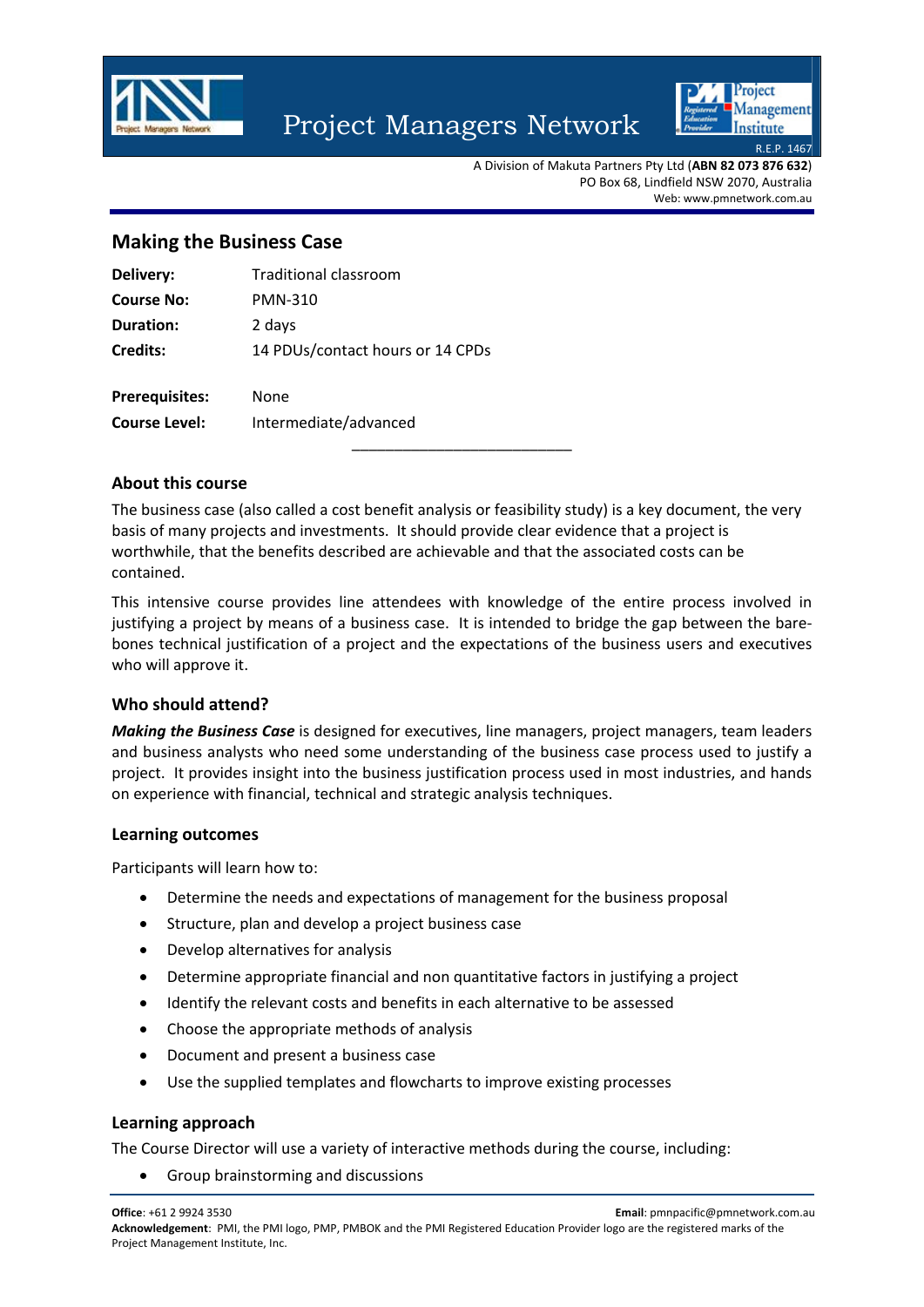- Team exercises and presentations
- Case study problem-solving
- Suggested evening assignments and readings

Short breaks will be provided for lunch and refreshments.

## **Course materials provided**

Each attendee will receive:

- Complete set of presentation slides
- Comprehensive reference work book
- Detailed case study booklet with team problem solving exercises
- Suggested solutions to case study exercises
- Set of templates including electronic copies of spreadsheets and report formats
- A certificate of attendance confirming PDUs (contact hours) earned

### **Course outline**

Topic 1 Introduction

- Course objectives, contents of workbook and, templates.
- What is a business case? When is it required? When should it be reviewed/revised?
- Overview of business case process, roles of business and technical teams
- Role of stakeholders

Topic 2 Identifying the options

- Alignment of initiatives with strategic directions
- Organisational selection criteria, defining the problem or opportunity seeking out the documentation
- Identifying the options, making a framework for structuring the investment decision. Screening the options.
- Templates: Alternative solutions report; project screening matrix.

Topic 3 Building Cost Scenarios

- Defining the various costs that will influence the investment decision
- Direct upfront costs, ongoing costs
- Indirect or hidden costs initial losses in productivity, support, corporate overheads
- Business/client direct and indirect costs
- Template: budget spreadsheet

Topic 4 Defining and Analysing the Benefits

- Defining how to identify both quantitative and qualitative benefits
- Comparative advantages cost reduction and productivity gains
- Level-of-service advantages
- Quantifying benefits tangible and intangible, conditional benefits
- Examples of benefits and measures.
- Template: Benefit analysis tool